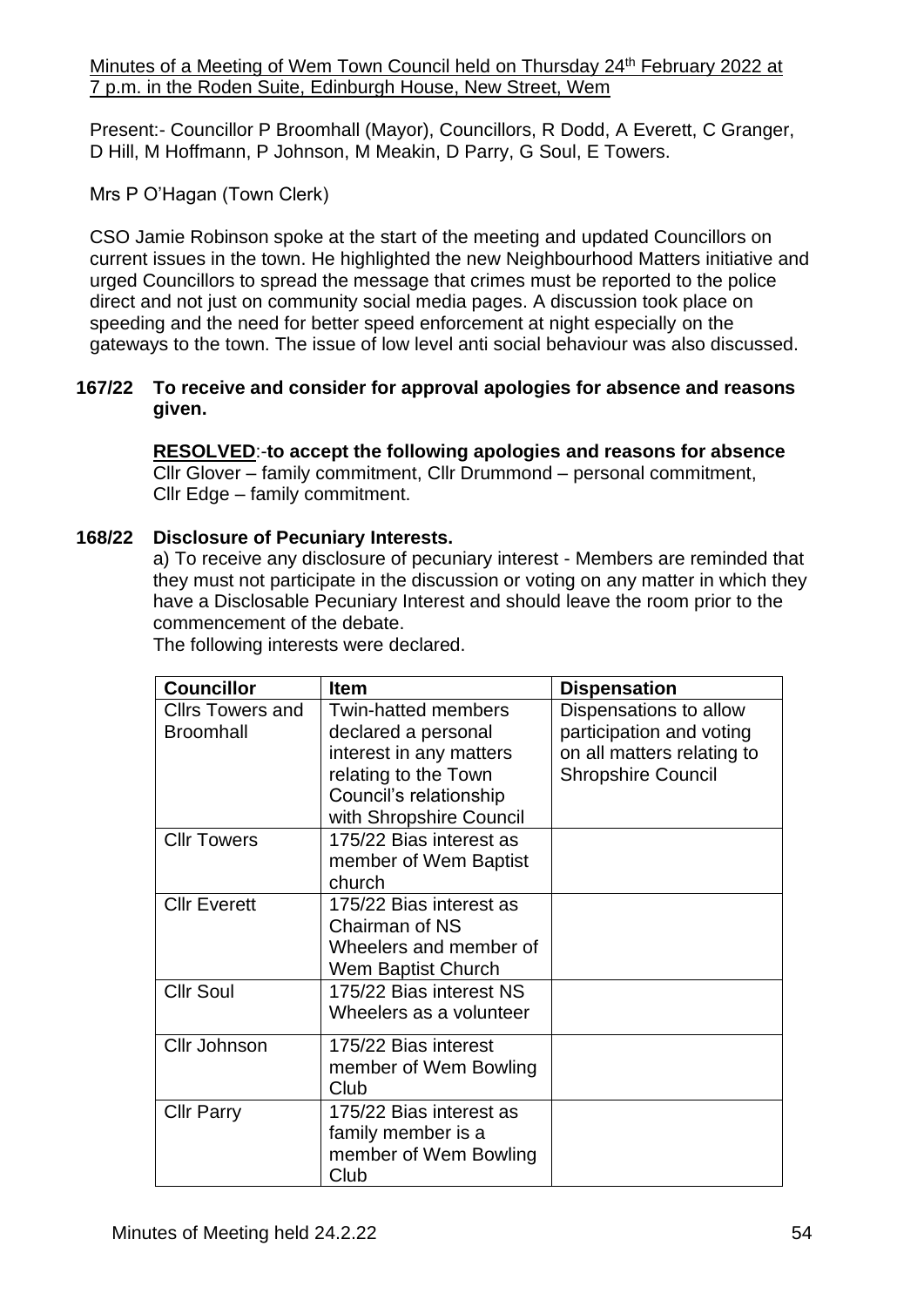b) To consider any applications for Dispensations under s33 of the Localism Act 2011.

None received.

**169/22 Public Participation -** a period of 15 minutes will be set aside for residents of Wem Town to speak. None present.

## **170/22 Council Minutes.**

To approve as a correct record the minutes of the Meeting of the Town Council held on 27<sup>th</sup> January 2022.

**RESOLVED:- That the minutes of the Town Council Meeting held on 27.1.22 be approved as a correct record and they were duly signed by the Mayor.**

**171/22 Progress report** - To consider the Clerks progress report on decisions made at previous meetings.

**RESOLVED:- to note the report.**

#### **172/22 Planning Applications a) To note the recent planning decisions**.

## **RESOLVED:- to note the report.**

**b) To consider the following planning applications i) 22/00195/FUL** – 50 High Street, Wem, SY4 5DW Proposal: Installation of new shop front affecting a Grade II Listed Building.

### **RESOLVED:- to support the application as it will improve the appearance of the street scene.**

**ii) 22/00196/LBC** – 50 High Street, Wem, SY45DW Proposal: Installation of new shop front affecting a Grade II Listed Building.

### **RESOLVED:- to support the application as it will improve the appearance of the street scene.**

**iii) 22/00253/FUL –** 24 Noble Street, Wem, SY4 5DZ Proposal: Installation of two free-standing Air Source Heat Pumps to rear of building.

### **RESOLVED:- to support the application.**

**iv) 22/002534/LBC** – 24 Noble Street, Wem, SY4 5DZ Proposal: Works for the Installation of two free standing Air Source Heat Pumps affecting a Grade II Listed Building.

### **RESOLVED:- to support the application.**

**v) 22/00536/TPO -** Atlanta, The Plantation, Soulton Road, Wem, SY4 5TL Proposal: Works to 1No. Scots Pine, reduce over extended crown over neighbouring garden to the east by up to 25%, to a suitable reduction point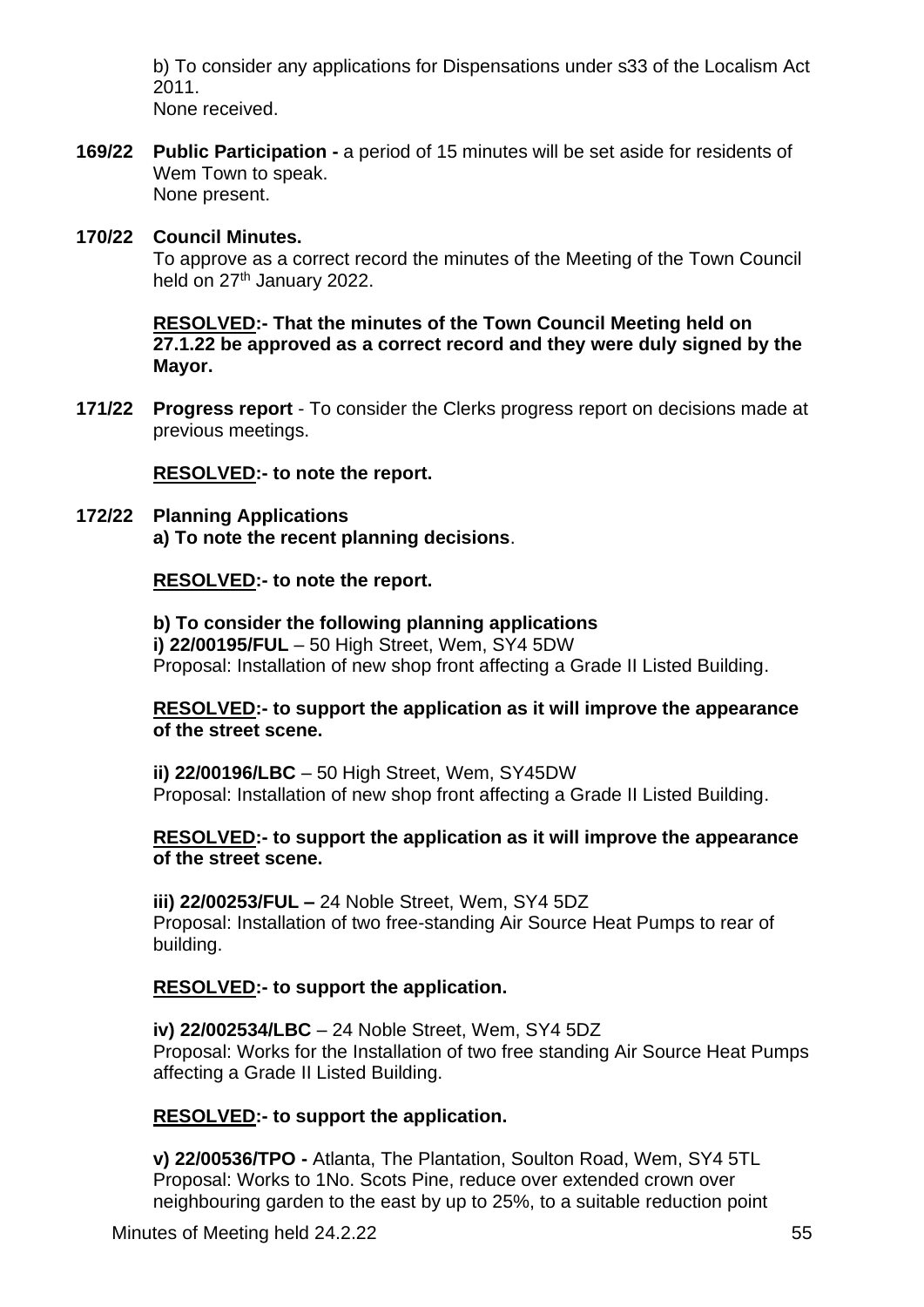protected by The North Shropshire District Council (The Plantation, Soulton Road, Wem) TPO 1997.

# **RESOLVED:- not to comment on the application.**

**vi) 22/00494/FUL** Sunningdale, 9 Mill Street, Wem, SY4 5ED Proposal: Installation of north boundary 3.45m high fence, covered walk way and associated works.

# **RESOLVED:- to support the application.**

**c) Lowe Hill Road Planning Appeal** – to consider report from Cllr Towers to submit a response to the appeal decision.

A discussion took place on this item and Councillors expressed frustration at the appeal decision and the way the application was handled by the planning officers.

**RESOLVED:- that the Clerk be instructed to write to members of Shropshire Council Northern Area Planning Committee, Shropshire Council Leader, Shropshire Council director of planning and Helen Morgan MP to request a response to the following questions in relation to planning application 20/01054/OUT:**

- **1. What justification was there for officers to make a decision on such a major and controversial development outside of the planning boundary under delegated authority rather than it being referred to the planning committee?**
- **2. How did the officers justify presenting their own withdrawal of objections to application 20/01054/OUT despite the fact they were aware of feelings of the planning committee concerning the second planning application submitted for this site?**

# **173/22 Finance and Accounts for Payment**.

**a) Internal Controls** – to note that internal checks carried out by The Mayor are up to date.

**RESOLVED:-to note that the internal controls are up to date.**

**b) Monthly income expenditure against budget report –** to consider.

**RESOLVED:- to note the report.**

**c) Welcome Back Fund** – to agree to suspend financial regulations to allow payment of invoices relating to the Welcome Back Grant Fund Application prior to receiving the items.

**RESOLVED:- to suspend financial regulations and allow payment of the following invoices relating to the Welcome Back Fund Grant prior to receipt of goods** 

- **Shelly Signs – Noticeboard**
- **Amberol - Planter purchase**
- **D Murray – Plant supply and maintenance**
- **J Roberts – Painting works held up due to weather**

**d) Accounts for payment** - to approve accounts for payment.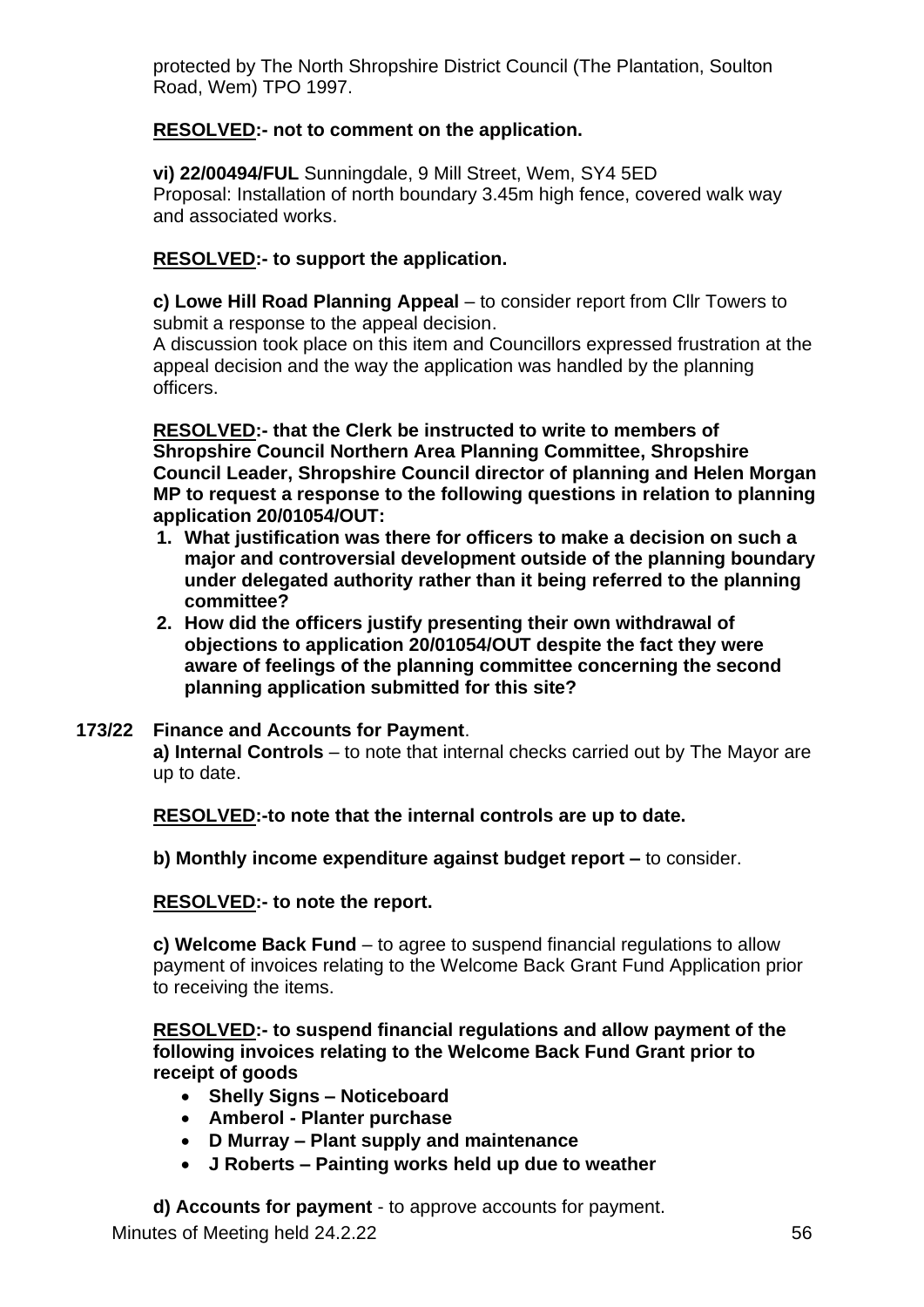| <b>RESOLVED:- to authorise the following payments</b> |  |  |  |
|-------------------------------------------------------|--|--|--|
|-------------------------------------------------------|--|--|--|

| <b>Supplier</b>            | <b>Service</b>                                   | <b>Net</b> | Vat     | <b>Gross</b> | Chq/<br><b>BACS</b><br><b>No</b> |
|----------------------------|--------------------------------------------------|------------|---------|--------------|----------------------------------|
| <b>EE</b>                  | Mobile phone                                     | 39.25      | 7.85    | 47.10        | DD                               |
| <b>Talk Talk</b>           | <b>Broadband</b>                                 | 15.16      | 3.03    | 18.19        | <b>DD</b>                        |
| Onecom                     | Landline                                         | 33.23      | 6.65    | 39.88        | <b>DD</b>                        |
| B <sub>2</sub> B           | <b>Broadband</b>                                 | 37.49      | 7.49    | 44.98        | DD                               |
| Communications             |                                                  |            |         |              |                                  |
| <b>PWLB</b>                | Loan Repayment                                   | 2007.15    | 0.00    | 2007.15      | <b>DD</b>                        |
| Playsafety Ltd.            | Playground<br><b>Inspection Course</b><br>& Exam | 635.00     | 97.00   | 732.00       | 189.21                           |
| <b>WME</b>                 | Electricity                                      | 130.11     | 6.51    | 136.62       | 190.21                           |
| Cakes by Julie             | Townsman<br>Refreshments                         | 120.00     | 0.00    | 120.00       | 191.21                           |
| Chagos<br>Consulting       | Parish Online<br>Training                        | 10.00      | 0.00    | 10.00        | 192.21                           |
| <b>HAGS-SMP ltd</b>        | Play Equipment<br>Repair                         | 25.00      | 5.00    | 30.00        | 193.21                           |
| <b>ISM IT</b>              | <b>Computer Contract</b>                         | 86.97      | 17.40   | 104.37       | 194.21                           |
| <b>PG Skips</b>            | Rec and cemetery<br>bins                         | 92.24      | 18.44   | 110.68       | 195.21                           |
| <b>JM Roberts</b>          | Repainting<br>benches/ bollards                  | 1565.00    | 0.00    | 1565.00      | 196.21                           |
| Waterplus                  | Drainage Charges                                 | 122.39     | 0.00    | 122.39       | 197.21                           |
| <b>Highline Electrical</b> | Street light repairs                             | 46.00      | 9.20    | 55.20        | 198.21                           |
| <b>DW Evans</b>            | <b>Grave Digging</b>                             | 275.00     | 0.00    | 275.00       | 199.21                           |
| <b>Hunter Lloyd</b>        | PAT testing                                      | 92.50      | 18.50   | 111.00       | 200.21                           |
| RN Wood<br>Solutions       | Shed                                             | 685.00     | 0.00    | 685.00       | 201.21                           |
| Shropshire<br>Council      | Streetlighting<br>Energy                         | 1603.51    | 320.70  | 1924.21      | 202.21                           |
| <b>Mark Fitton</b>         | <b>Bus Shelter</b><br>Cleaning                   | 70.00      | 0.00    | 70.00        | 203.21                           |
| David Murray               | <b>Summer Planters</b>                           | 496.00     | 0.00    | 496.00       | 204.21                           |
| Shropshire<br>Council      | Payroll Recharge                                 | 10,389.5   | 0.00    | 10,389.50    | 205.21                           |
| Healthmatic                | Cleaning                                         | 829.17     | 165.83  | 995.00       | 206.21                           |
| <b>Shelley Signs</b>       | <b>Display Board</b>                             | 645.00     | 129.00  | 774.00       | 207.21                           |
| Amberol                    | <b>Floral planters</b>                           | 431.50     | 83.30   | 517.80       | 208.21                           |
| Highline                   | Column<br>replacement yr 1                       | 16400.95   | 3280.19 | 19681.14     | 209.21                           |
| West Mercia<br>energy      | Jan electric                                     | 133.67     | 6.67    | 140.05       | 210.21                           |

**e) Interim Internal Audit Report** - to review.

**RESOLVED:- to note the report and request that the Finance and Corporate Governance Committee investigates the benefits and risks associated with a pre-paid credit/debit card for use by Council staff.**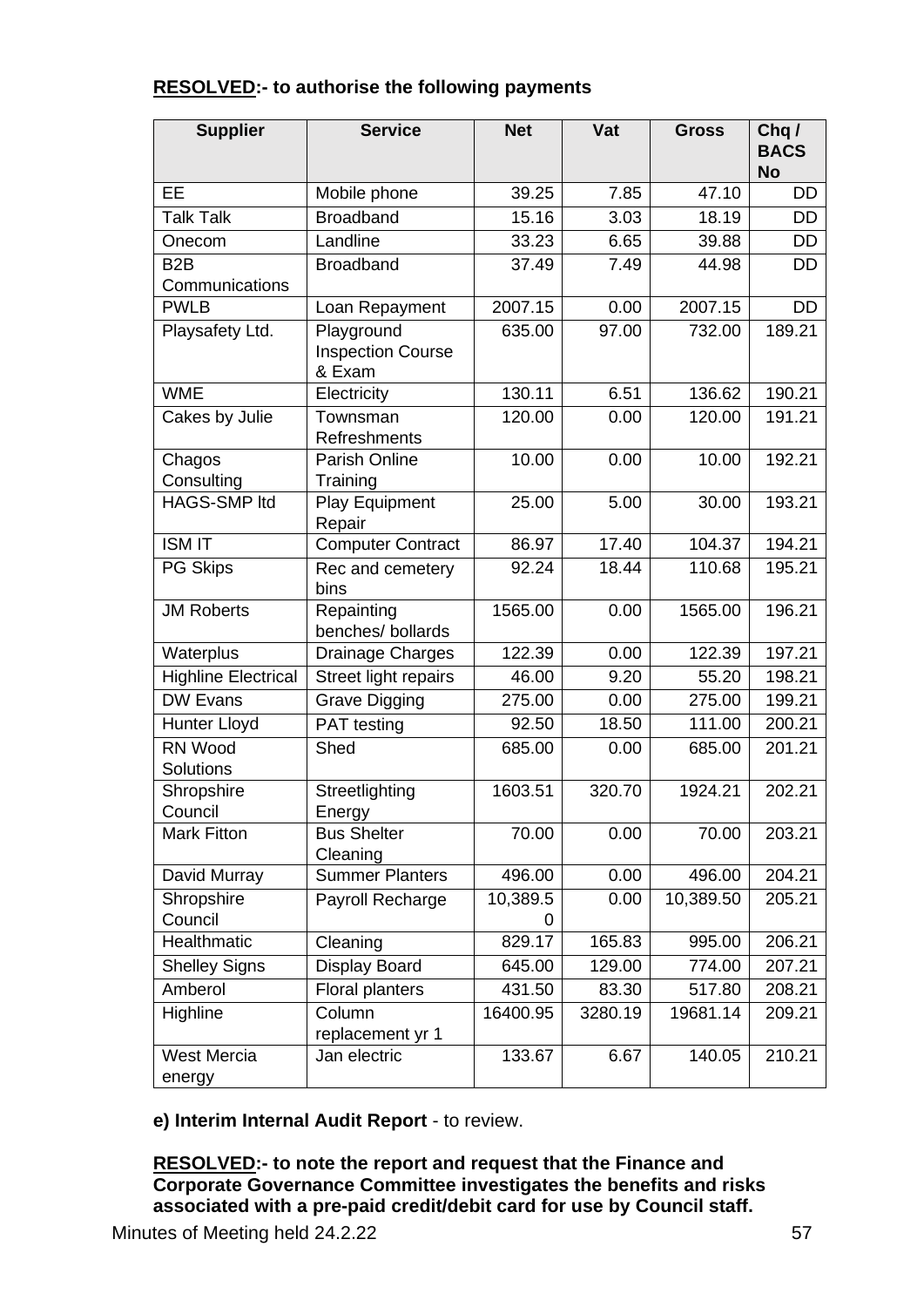**174/22 Town Council Small Grants –** to consider applications received and agree the Town Council Small Grants awards for 2022-23.

| <b>RESOLVED:- to award the following grants</b> |  |
|-------------------------------------------------|--|
|-------------------------------------------------|--|

| <b>RECEIVED FROM</b>                                                      | <b>Amount Awarded</b> |
|---------------------------------------------------------------------------|-----------------------|
| <b>Army Cadet Force League</b>                                            | £200                  |
| <b>Baptist Church</b>                                                     | £300                  |
| CIIr Towers and Everett left the meeting and                              |                       |
| took no part in discussions                                               |                       |
| Cllr Towers and Everett returned to the                                   |                       |
| meeting                                                                   |                       |
| <b>Wem Cricket Club</b>                                                   | £500                  |
| <b>Wem Jubilee Band</b>                                                   | £500                  |
| CIIr Everett and Soul left the meeting and<br>took no part in discussions |                       |
| <b>NS Wheelers Community Bus Project</b>                                  | £500                  |
| Cllr Everett and Soul returned to the meeting                             |                       |
| <b>Vehicles of Interest</b>                                               | £500                  |
| Cllr Johnson and Parry left the meeting and                               |                       |
| took no part in discussions                                               |                       |
| <b>Wem Bowling Club</b>                                                   | £500                  |
| Cllr Johnson and Parry returned to the                                    |                       |
| meeting                                                                   |                       |
| <b>Wem Guiding</b>                                                        | £500                  |
| <b>Total</b>                                                              | £3500                 |

### **175/22 Town events**

a) Platinum Jubilee Celebration Steering Group meeting 15.2.22 to receive report on meeting held.

A verbal report was given on this meeting.

#### **RESOLVED:- to note the report.**

b) Premises Licence – to consider applying for a premises licence for Wem Recreation Ground and Town Centre.

**RESOLVED:- to apply to Shropshire Council for a premises licence to cover entertainment on Wem Recreation Ground and in the Town Centre including the following areas - Jubilee Square, Wem High Street between New Street and Maunds Corner and Leek Street including top section adjacent to the public toilets of the main car park.**

c) Gazebos- to approve draft hire agreement.

### **RESOLVED:- to approve the draft hire agreement.**

**176/22 Heads Up –** to consider submitting a grant application in partnership with SYA to the self-isolation support grant scheme for funds to contribute to extending the project.

Minutes of Meeting held 24.2.22 58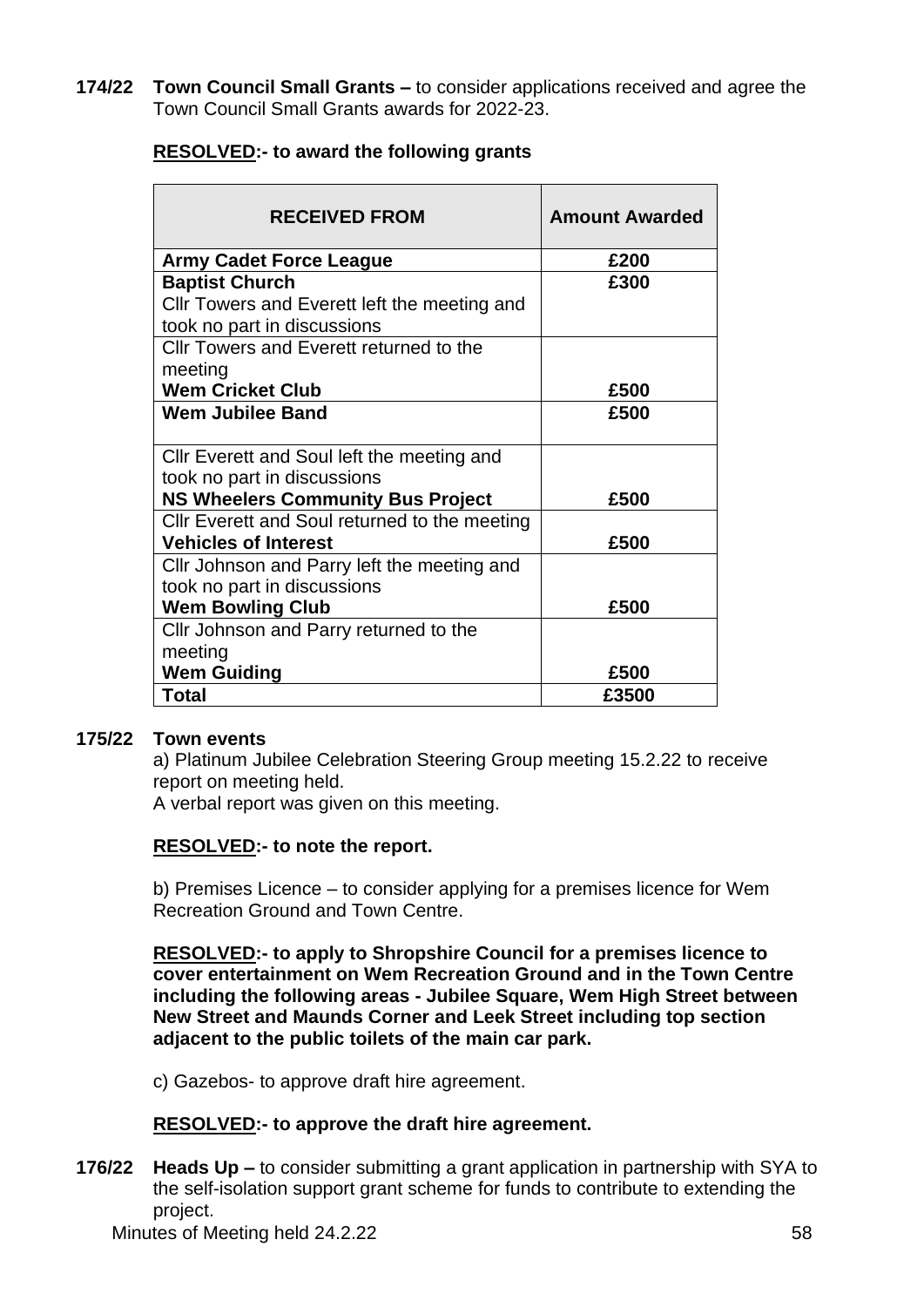**RESOLVED:- to approve the submission of a grant application to the Self Isolation Support Grant to fund a further year of the Heads up programme in Wem.**

**177/22 Town Council badges –** to discuss and consider quote received. A discussion took place and it was agreed that bespoke badges were not necessary and that in house badges would be sufficient.

> **RESOLVED:- that the Clerk be instructed to organise the creation of name badges in house that can be used by councillors at events**

**178/22 Carbon Literacy Training –** to consider undertaking.

**RESOLVED:- to defer to next meeting to enable the Clerk to find out more information about the time commitment and cost of training.**

**179/22 Fire Station CCTV Camera –** to consider quote to replace camera (deferred from previous meeting).

> **RESOLVED:- to approve the quote submitted by Securitywise to replace the fire station camera.**

**180/22 Robert Hill & Noble Street Charity –** to consider request to reappoint Cllr Dodd and Cllr Meakin as trustees.

> **RESOLVED:- to reappoint Cllr Dodd and Cllr Meakin as trustees to the Robert Hill and Noble Street Charity.**

**181/22 Boundary Review Update –** to discuss.

A discussion took place on this item and views were expressed on the benefits of the inclusion of Wem Industrial Estate withing the boundary of the town. It was also reported that some residents of Tilley, Aston and Barkers Green considered themselves to be part of Wem Town and not Wem Rural.

**RESOLVED:- to write to Wem Rural Parish Council to invite the Chairman and Clerk to attend a meeting with the Mayor and Deputy Mayor to seek the view of Wem Rural Parish Council with regard to the submission of a joint boundary review application.**

### **182/22 Correspondence**

a) Streetlight Wemsbrook Road – to consider correspondence on this matter. A discussion took place on this item and Councillors expressed dismay that the letters posted to residents in November had not been received. The Scottish Power connection cost implications of moving the light to the residents preferred location were considered and it was

### **RESOLVED:-**

- **That due to the additional connection costs involved with moving the column, not to agree to fund the relocation of the street light column from its current location.**
- **To offer to fit a shield to the new light should light pollution from the new column become an issue for the resident.**